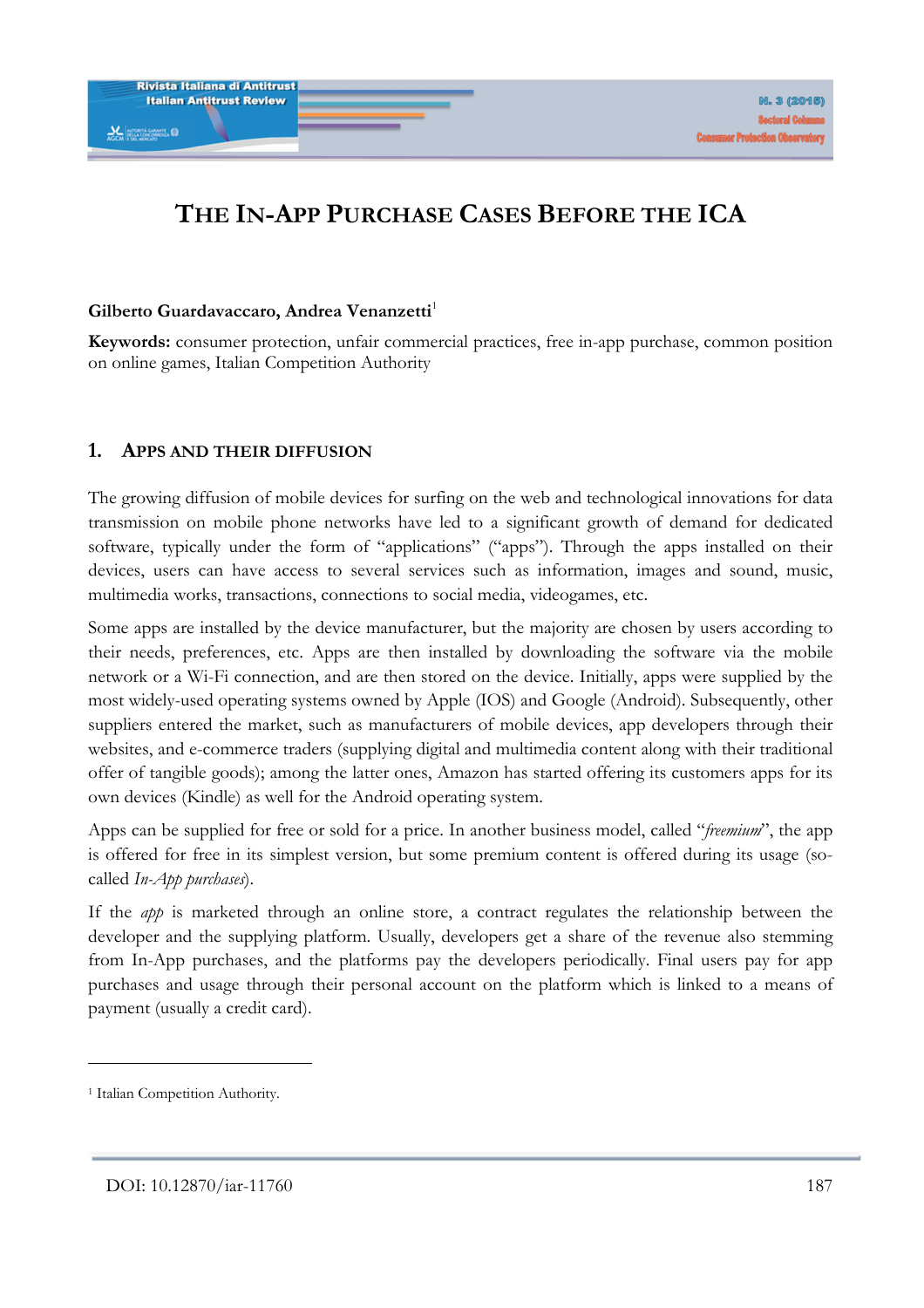### **2. MAIN CONSUMER ISSUES AND THE COORDINATED ACTION BY EU COMMISSION AND MEMBER STATES**

As app usage increased, some consumers' complaints emerged, especially in relation to the "free" claim associated with apps whose full usage involves *In-App Purchases*. This was critical in the case of apps offering videogames in which the user is the main player. In those cases, the "free" claim could be very misleading since in virtual reality, many users may erroneously think that they are being invited to make "virtual" purchases, while in practice they are being charged – sometimes heavily – as payments are automatically collected on the means of payment linked to the account used to download the app. This situation was even more harmful when game apps were used by children. In those cases, the claim of a "free" app targeted inexperienced and vulnerable users, and in breach of national laws stemming from EU provisions protecting children. Consumers also reported big difficulties when they wished to identify and contact the contractual counterpart in order to complain of poor service or for a breach of their rights.

In December 2013, the Danish Consumer Ombudsman and the European Commission promoted a "common action", *i.e.* a coordinated initiative of consumer protection agencies active in the CPC (Consumer Protection Cooperation). This action, the first of its kind, targeted the two most important mobile phone platforms (Apple, Google) for the conduct described above. The first step was the adoption of a "*Common position of national authorities within the CPC*" on commercial practices linked to "online games" that can be played through apps<sup>2</sup>; this outlined the following principles for In-app purchases' compliance with EU consumer legislation.

The use of the "free" apps claim is allowed only for games that can be played entirely for free, or contain appropriate specifications about which parts of the game are free, as well as the ones that can be purchased. If games that contain unavoidable in-app purchases or require a purchase for a substantial game experience are advertised as "free", this qualifies as an infringement of No. 20, Annex I of the Unfair Commercial Practices Directive (UCPD). This does not rule out that conduct could infringe other UCPD provisions for omitting or giving misleading information.

Games targeting children, or which can reasonably attract children, should not contain any invitation for the purchase of game items or induce them to ask an adult for their purchase.

Consumers should be clearly informed of payment arrangements as part of the traders' diligence requirements. That information should be displayed in a clear manner, and not embedded in the Terms & Conditions or in other pages or through links. Standard settings on mobile devices should not allow payments without the explicit consent of the consumer, even for the time window.

<sup>2</sup> http://ec.europa.eu/consumers/enforcement/documents/common\_position\_on\_online\_games\_en.pdf; press release issued on 27 February 2014: http://europa.eu/rapid/press-release\_IP-14-187\_en.htm.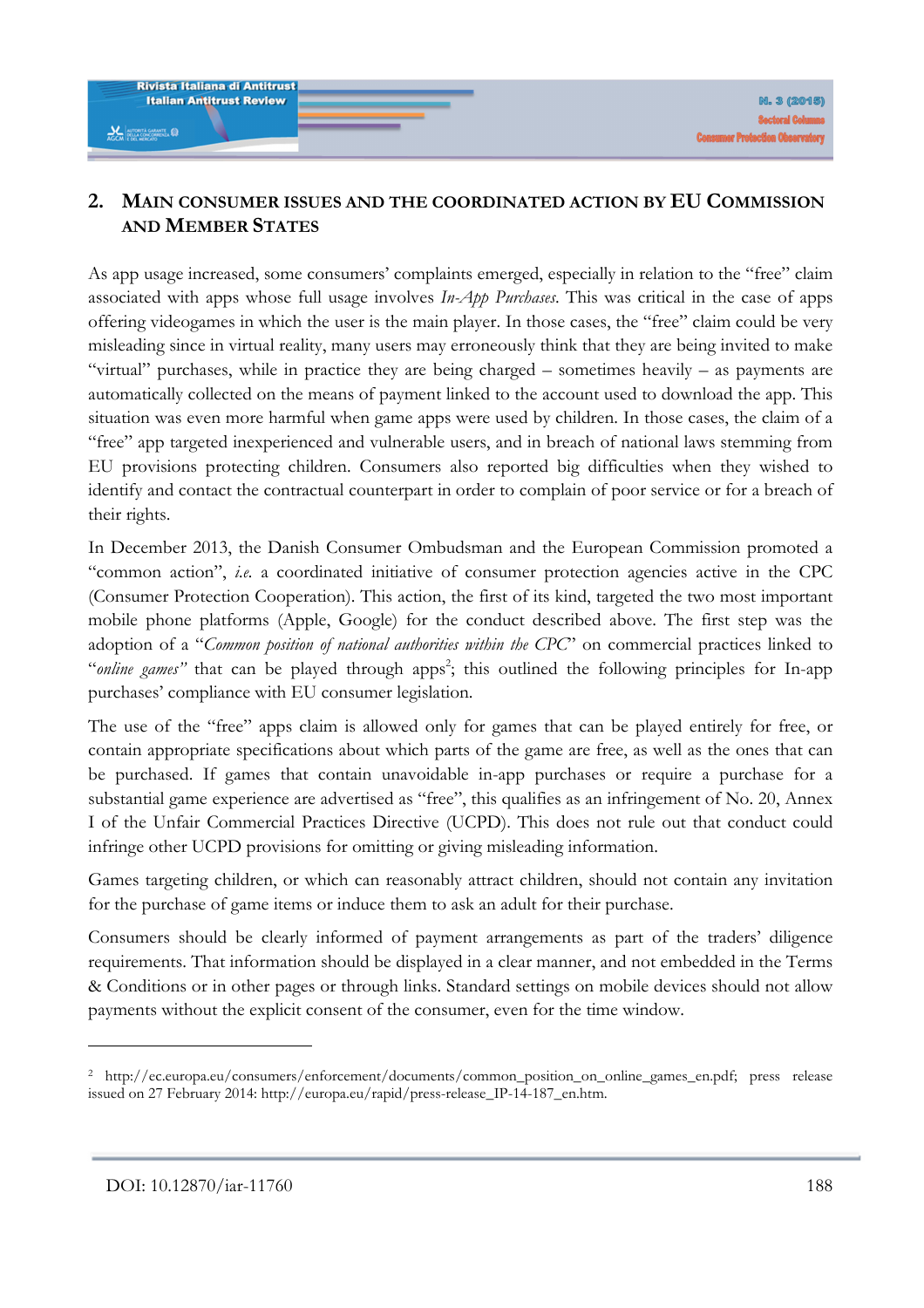The consumer should easily be able to find the trader's e-mail address.

The common position was the starting point of the common action. On December 2013, letters were sent to Apple, Google and to the Interactive Software Federation (ISFE) requesting the companies to change their conduct in order to comply with EU legislative provisions on consumer protection. Talks with the parties went on for few months.

On 18 July 2014, another common position<sup>3</sup> was issued, re-stating the main principles: a) only those apps containing optional in-app purchases can be offered as being "free", and without misleading consumers; b) no exhortations urging children to purchase, or inducing them to ask adults to purchase, should be included in app games; c) consumers must be free to choose between the default payment settings and settings requiring individual authorization for each purchase; d) the trader's e-mail address should be provided for those consumers wishing to contact the same trader. The common position acknowledged that Google's proposed measures (including the removal of the word "free" for apps containing in-app purchases), once fully implemented, could be compliant with EU legislation, while Apple's proposals were not yet satisfactory. Following Apple's letter to the CPC on 31 October 2014, which contained substantial improvements, the CPC replied<sup>4</sup> that once fully implemented, Apple's proposals could be compliant with the UCPD and the CRD.

## **3. PROCEEDINGS AT THE ICA**

On 15 May 2014, the Italian Competition Authority ("ICA") initiated proceedings for alleged infringements of several UCPD provisions as transposed into Articles 20, 21, 22, 23(g), (p) and (v), 24 and 26(c) and (e) of the Italian Consumer Code, concerning the marketing of the *app* called "*Littlest Pet Shop*".

*Littlest Pet Shop* is a videogame which clearly targets children and is sold by several online stores. Proceedings were initiated against the developer (the company "Gameloft") and against Apple, Google and Amazon, as platforms supplying the app. The alleged infringements were: i) misleading and/or incomplete information on the real costs for playing the game, which was advertised as "free"; ii) the omission of relevant information, such as, specifically, the developer's details, the existence of purchasing offers within the game, and information on how to prevent automatic charges on the

<sup>3</sup> http://ec.europa.eu/consumers/enforcement/documents/in-app\_cpc\_common-position\_en.pdf, press release: http://europa.eu/rapid/press-release\_IP-14-847\_en.htm.

<sup>4</sup> http://ec.europa.eu/consumers/enforcement/documents/apple-inapp-closing-letter\_en.pdf.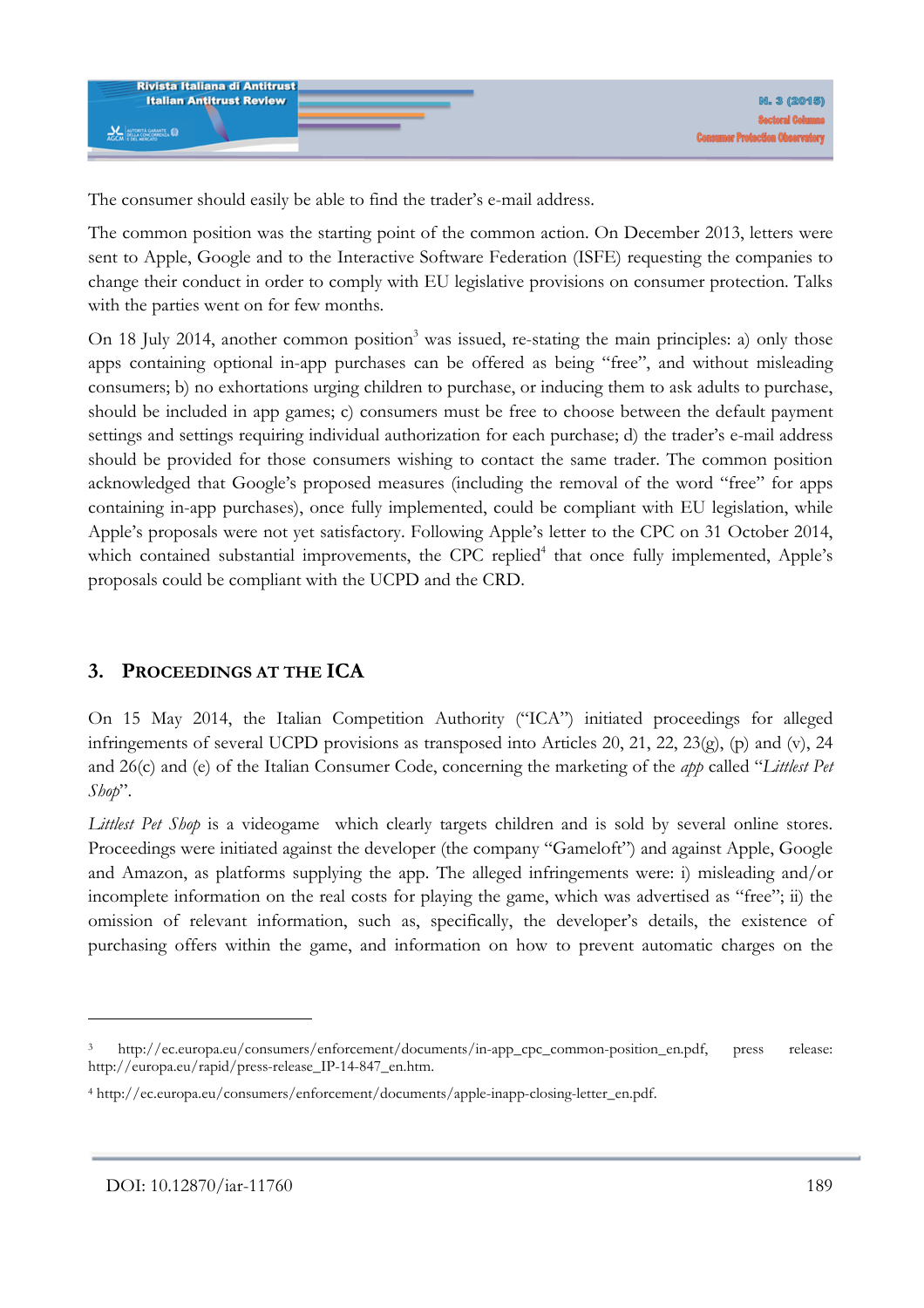means of payments linked to the ID account; iii) exhortations to children to make purchases or to induce others to do so.

The first two alleged infringements concerned all parties, while the third one was notified only to Gameloft, the videogame developer.

On 28 January 2015, the ICA closed the proceedings by accepting the commitments proposed by all parties and ruling that they are mandatory, pursuant to Article  $27(7)^5$  of the Italian Consumer Code.

The main points of the commitments are:

- a) substantial changes in the presentation of apps containing *In-App Purchases*. iTunes (Apple) and Google Play have committed themselves to remove the word "free" from the apps' presentation, while Amazon will clearly specify that only the downloading is free;
- b) platforms running online stores have significantly changed and improved information given to consumers about default payment instructions and about changes to settings that can be introduced to prevent payment authorizations;
- c) Google Play and iTunes have introduced structural changes to payment systems. Prior to the AGCM's investigation, when users identified themselves through the ID Account and the password, a time window opened by default during which all purchases were charged to the credit card without the need for specific authorization. In compliance with commitments, Google Play and iTunes' new authorization systems now allow the user to choose how often the password is requested for authorizing purchases;
- d) all online stores have introduced stricter clauses in contracts with developers as regards compliance with EU consumer law and obligations to show developers' details;
- e) Gameloft have introduced warnings to parents which appear before the app download, have removed all exhortations to children, and have made it clear that purchases are not required to play the game further.

<sup>&</sup>lt;sup>5</sup> Under this provision, the Authority can accept commitments proposed by the parties and can make them mandatory. The proceedings are then closed without assessing the alleged infringements. The full text in Italian of the decision and of the commitments can be read on ICA's online Bulletin, http://www.agcm.it/stampa/comunicati/7427-ps8754-accolti-gliimpegni-di-itunes-google-amazon-e-gameloft-in-materia-di-diffusione-di-app-apparentemente-gratuite.html.